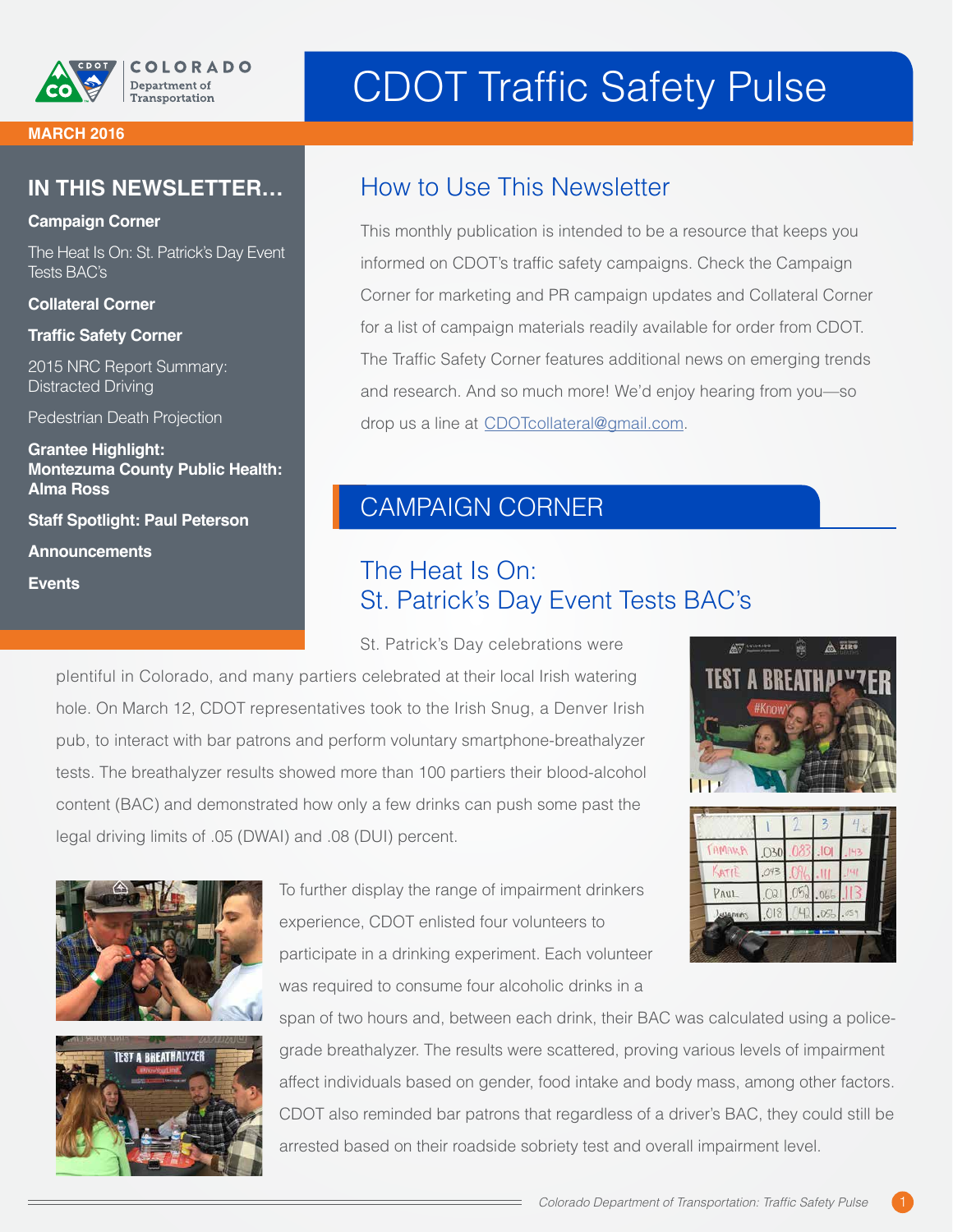# Collateral Requests:

CDOT has streamlined the process for requesting hard copies of brochures, fact sheets, stickers, flyers and more. Send requests to [CDOTCollateral@gmail.com.](mailto:CDOTcollateral%40gmail.com?subject=) Once we receive your request we will check inventory and contact you about availability.

Interested in collateral from NHTSA? Visit: [mcs.nhtsa.gov](https://mcs.nhtsa.gov/)

# Collateral Inventory:

Limited quantities of the following materials are available. Large collateral requests will need to be picked up directly from CDOT Headquarters — 4201 E. Arkansas Ave., Denver, CO 80222.

| <b>Campaign</b>                                      | <b>Collateral</b>                                    |
|------------------------------------------------------|------------------------------------------------------|
| <b>Child Passenger Safety</b>                        | <b>Bilingual Child Seat Guide Brochure</b>           |
| <b>Child Passenger Safety</b>                        | <b>Booster Seat English Brochure</b>                 |
| <b>Child Passenger Safety</b>                        | Booster Seat Spanish Brochure                        |
| Click It or Ticket                                   | 2015 Campaign Posters                                |
| Click It or Ticket                                   | Rural Truck Safety Myth Table Tent                   |
| Click It or Ticket                                   | <b>Spanish Occupant Protection Poster</b>            |
| Click It or Ticket/<br><b>Child Passenger Safety</b> | Spanish Rack Card                                    |
| Cone Zone                                            | Slow for the Cone Zone Brochure                      |
| <b>Distracted Driving</b>                            | A Text is a Five Second Blindfold English Brochure   |
| <b>Distracted Driving</b>                            | A Text is a Five Second Blindfold Interactive Poster |
| <b>Distracted Driving</b>                            | A Text is a Five Second Blindfold Spanish Brochure   |
| <b>Distracted Driving</b>                            | A Text is a Five Second Blindfold Static Poster      |
| <b>Distracted Driving</b>                            | Campaign Reveal Brochure                             |
| Drive High, Get a DUI                                | <b>Dispensary Posters</b>                            |
| Drive High, Get a DUI                                | Marijuana Law Prescription Pad                       |
| Drive High, Get a DUI                                | Marijuana Law Prescription Pad Spanish               |
| Motorcycle Safety                                    | Motorcycle Skill Rating Map                          |
| The Heat Is On                                       | Don't Risk It Poster (with BAC limits)               |
| The Heat Is On                                       | R U Buzzed Card                                      |
| The Heat Is On                                       | If You Drink, Don't Drive Spanish Poster             |
| The Heat Is On                                       | Spanish Rack Card                                    |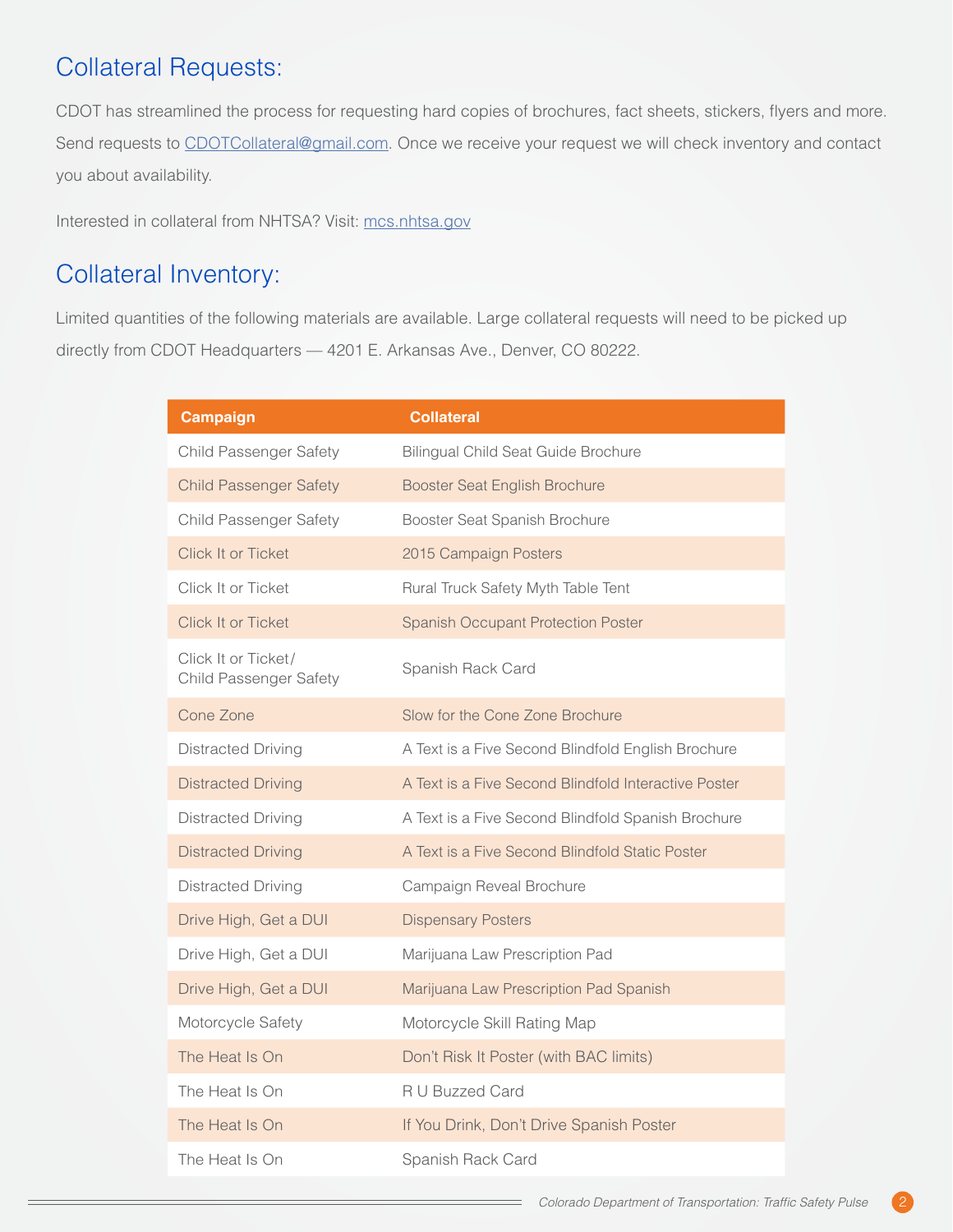# TRAFFIC SAFETY CORNER:

### 2015 NRC Report Summary: Distracted Driving

In support of CDOT's traffic safety campaigns, a mail survey of Colorado adults was conducted to assess their current attitudes and driving behaviors related to seat belt use, speeding, distracted driving and alcohol, marijuana and prescription medicine use. Below is a summary of the "Distracted Driving" high-level survey results.

There are many ways a driver might be distracted while driving, and survey respondents were asked whether they had engaged in any of a number of potential distracted driving behaviors in the week before the survey.

In the 2015 survey, most respondents (63%) reported at least sometimes selecting entertainment on an iPod, CD player, radio or other device while driving in the week prior to the survey and many had talked on a hand-held cell phone (38%), eaten food (41%) or talked on a hands-free phone (41%) while driving. About one-quarter read a message via text, email or social media at least sometimes while driving. This was similar to 2014.

Many (44%) also said they were sometimes (or more often) distracted by something else when driving. When asked to describe this distraction, 28% mentioned wildlife or scenery and 21% said accidents or bad drivers on the road and 20% mentioned finding something in the car or recovering something they dropped or spilled. Others mentioned smoking or lighting a cigarette, adjusting the temperature or mirrors in the car or looking for addresses or signs.

Keep an eye out for more NRC survey summaries in the following newsletters.

#### Pedestrian Fatalities Projected to Spike 10% in 2015



The Governors Highway Safety Association (GHSA) projected a national 10% increase in the number of people on foot killed in traffic crashes in 2015, compared with the prior year. However, despite this projection Colorado saw no change in pedestrian fatalities between 2014 (65) and 2015 (65 — preliminary number).

States reported a wide range of increases and decreases in the number of pedestrian fatalities over the first six months of 2015. Twenty-one states had decreases; 26 states and the District of Columbia reported increases; and three states had no change — Colorado included in this category.

"GHSA and our member states will continue to make pedestrian safety a priority," said Jonathan Adkins, GHSA Executive Director. "The recently passed federal surface transportation bill, the FAST Act, will give states more resources and flexibility to address their most pressing pedestrian safety problems. We look forward to working with NHTSA and our other partners to drive down these numbers and move toward zero deaths."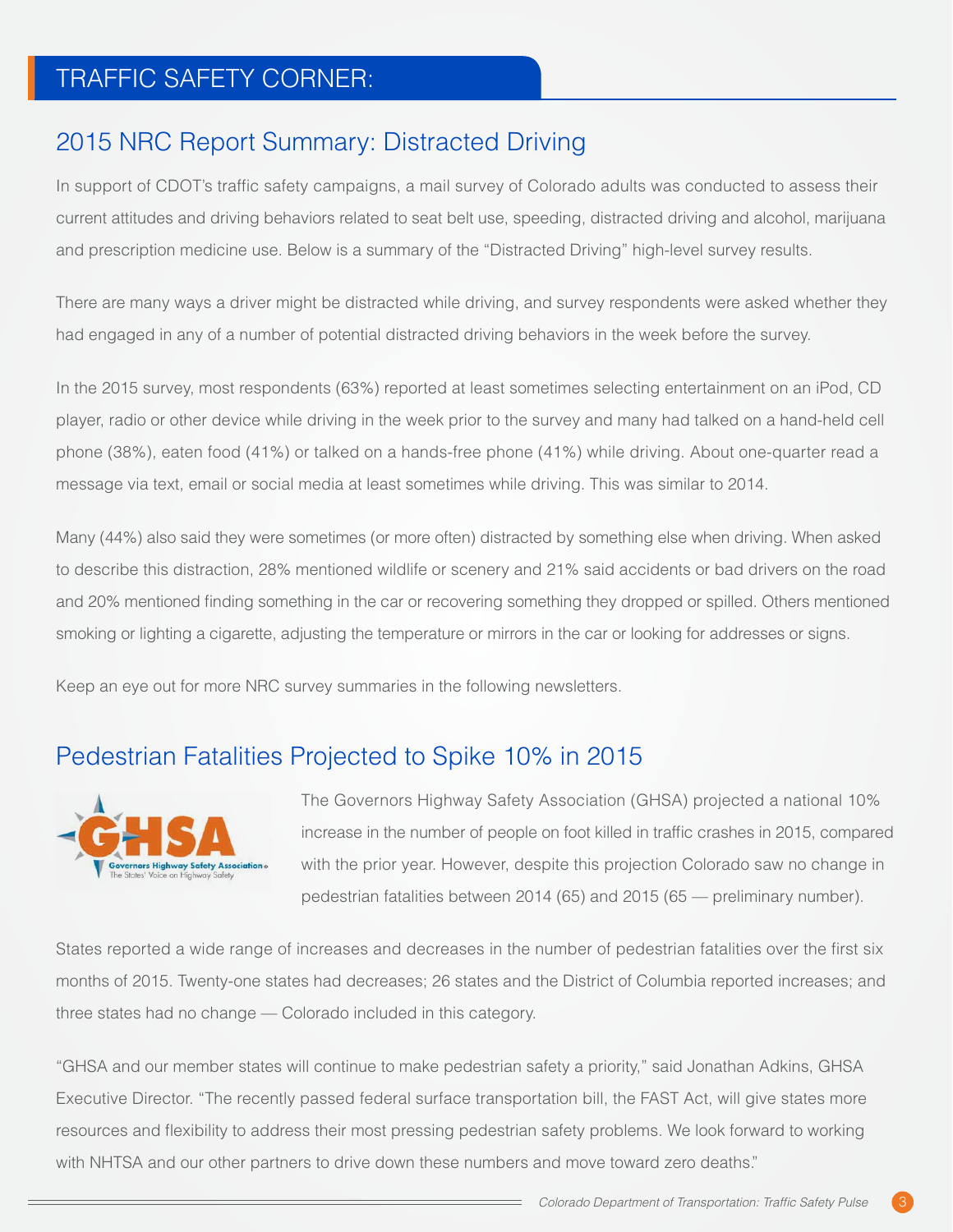In addition to collecting the state data, GHSA also asked its state members to share examples of strategies underway to reduce pedestrian and motor vehicle collisions. Some of the most promising approaches include: targeted traffic enforcement coupled with public information campaigns; data analysis and mapping to identify high-risk zones; community-based pedestrian safety assessments and road safety audits; and strategic partnerships with universities or other organizations. The report provides examples of these efforts in 28 states.

Access the full report at [www.ghsa.org](http://www.ghsa.org/)

# GRANTEE HIGHLIGHT:

### Montezuma County Public Health

Montelores (Montezuma and Dolores counties) OP Project

According to the CDOT 2015 Problem ID, Montezuma County has a five-year crude rate of traffic fatalities at 17.3; where the state rate is at 9.1. The rate for drivers age 20 or younger in fatal crashes is 20.4 compared to the state level of 14.9. The unrestrained passenger fatalities in all seating positions for Montezuma County were 5.5 compared to the 3.3 state rates. Data from Dolores County is equally troubling. Dolores County has a five-year crude rate of Traffic fatalities at 29.6 while the state rate is at 9.1. The serious injury five-year crude rate for Dolores County is 256.6, compared to the state rate of 64.9. Although higher than the state it is actually a five year decrease of 73.3%.

To address seat belt use in these counties, the Montelores OP Project is conducting the high school challenge in all five highs schools in the area. The campaign covers GDL education, law enforcement participation, high school social events, newsletter, local crash survivor presentations, and education at other events frequented by teens such as the Ute Mountain Roundup Rodeos and Mancos Days. Partnering with State Patrol the program will also host a booth at the AG Expo in March where attendance is high reaching thousands of teens and their parents.

This project also includes a rural seat belt campaign targeting drivers and passengers ages 21–34 by attending specific events (such as the Pick n Hoe, the AG Expo and local rodeos) manning an educational booth and other media resources to reach that audience. The third objective of this project will be to maintain zero fatalities and serious injuries with the age group of 0–16 years by supporting the eight CPS technicians in their effort to provide education, running Inspection Stations in the area, conducting checkup events and partnering with the Ute Mountain Ute Tribe CPS enforcement events.

For more information, contact Alma Ross: [aross@co.montezuma.co.us](mailto:aross%40co.montezuma.co.us?subject=)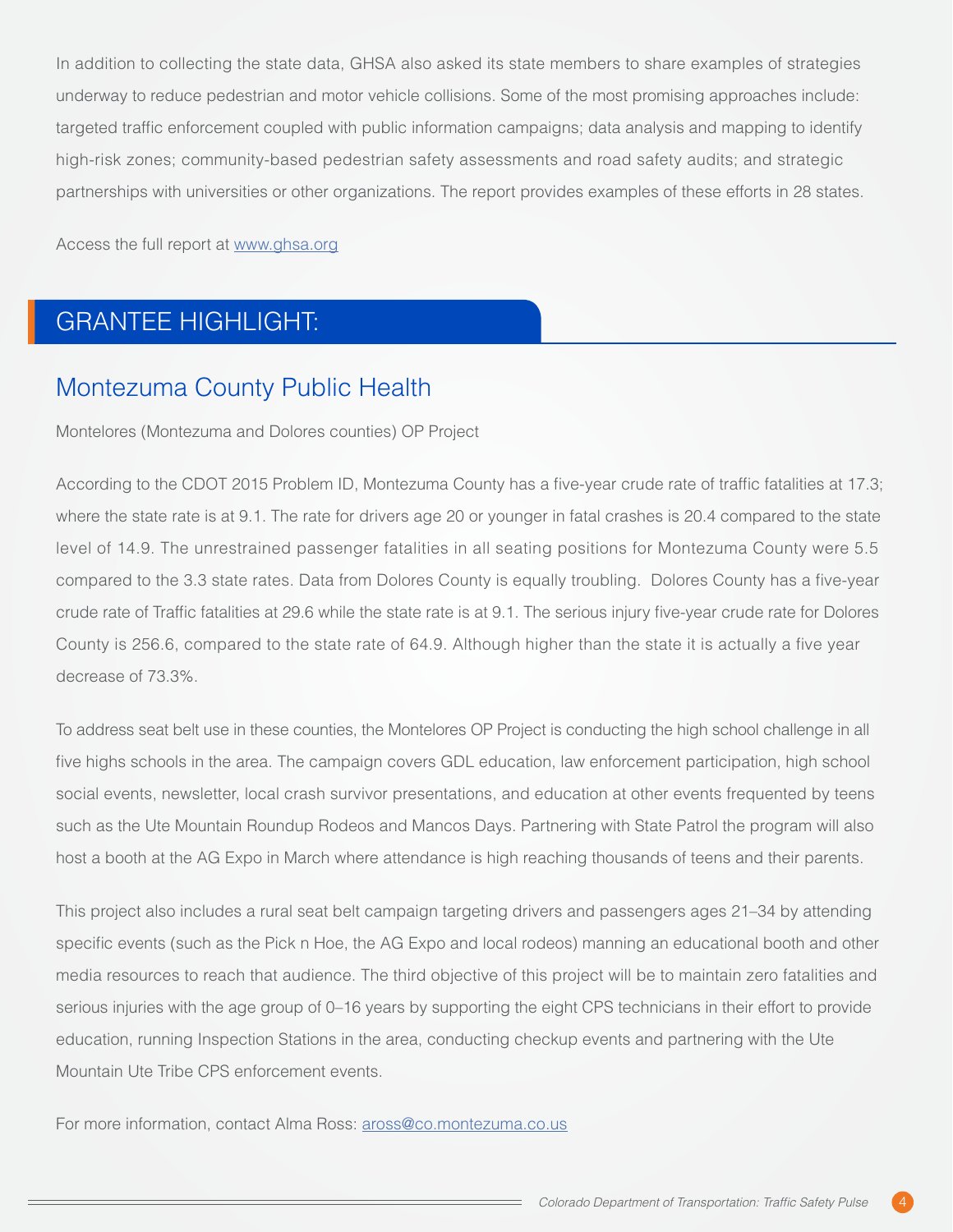# STAFF SPOTLIGHT:



#### **Paul Peterson Technician IV Safety area focus: High Visibility Enforcement**

CDOT's Paul Petersen assists the High Visibility Enforcement (HVE) Coordinator, the Law Enforcement Assistance Fund (LEAF) Project Manager and the Law Enforcement Coordinator (LEC) with requisitions in support of HVE campaigns, Checkpoint Colorado, LEAF projects and other law enforcement activities.

Paul reviews and processes claims related to these enforcement activities and resolves any related issues. Paul also conducts capital equipment inspections and ensures retention of equipment meets federal guidelines.

Contact information: [paul.peterson@state.co.us](mailto:paul.peterson%40state.co.us?subject=)

### ANNOUNCEMENTS:



#### Glenn Davis: Recognition of Leadership and Service Award

Glenn Davis received the Colorado Task Force on Drunk and Impaired Driving (CTFDID) Recognition of Leadership and Service Award for serving as CTFDID Vice-Chair for the past three and a half years. Glenn has also been the Colorado Department of Transportation's Executive Director's designated representative to the CTFDID's since it's inception in 2006, and served as the CTFDID Secretary and Acting Chair.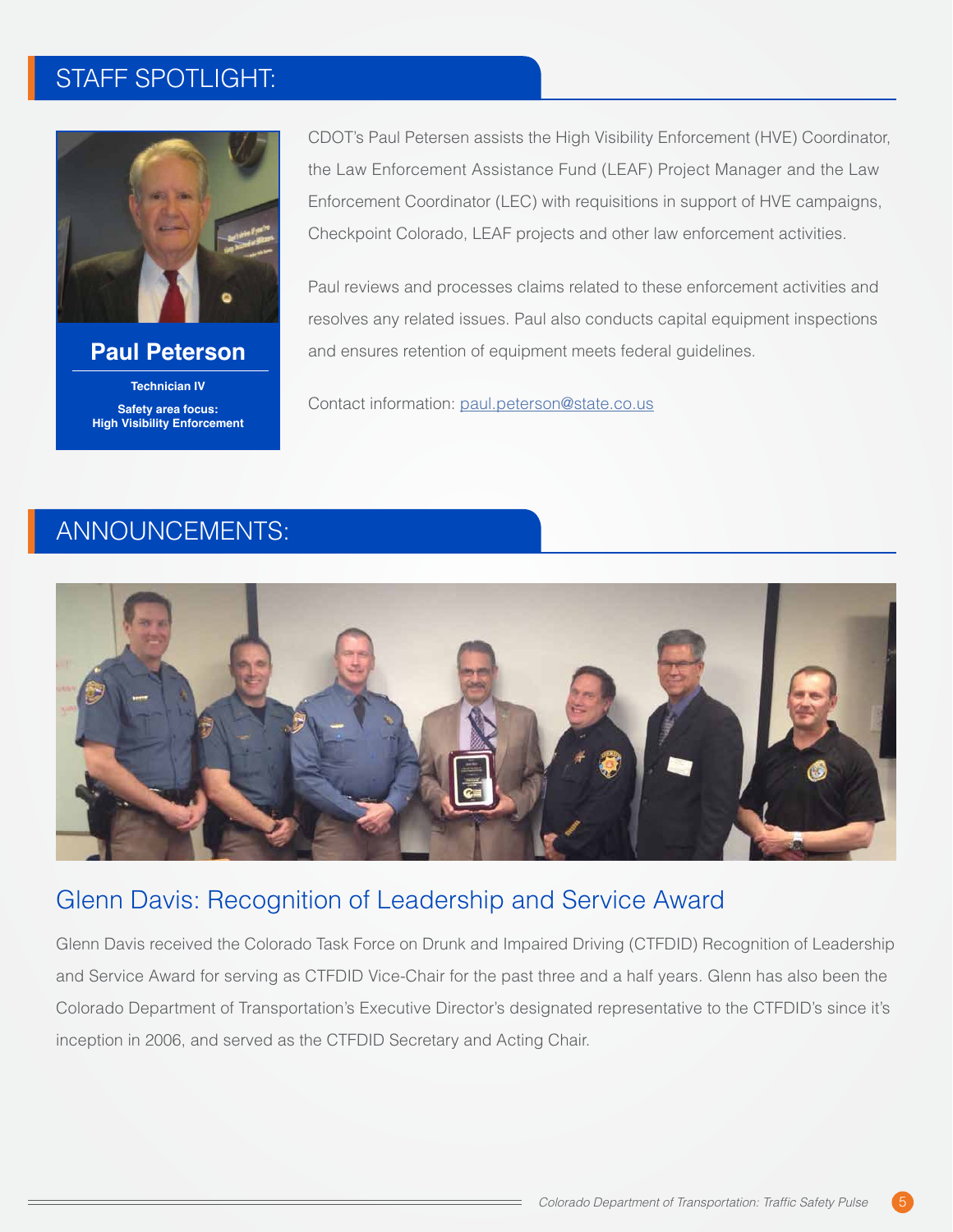# Captain Ray Fisher: Founding member award



Captain Ray Fisher received a founding member award from the Colorado Task Force on Drunk and Impaired Driving. Captain Fisher was commended for his ten years as a member of the board and for his leadership towards ensuring stopping impaired driving through innovative and effective strategies.

Captain Fisher is shown receiving the award from Glenn Davis from CDOT and Chief Robert Ticer from the Avon Police Department.

# MEETINGS AND EVENTS:

# 2nd Annual Improving Colorado's Road Health Summit

This year the Summit theme will transition to "Moving Towards Zero Deaths" and will reconvene the Emphasis Area Teams created through Strategic Highway Safety Plan (SHSP).

**Dates:** June 8 –10, 2016 — Keystone, CO **Locations:** Keystone Resort and Conference Center

#### **Session topics include:**

- Aging (Older) Road User
- Bicycle/Pedestrian Safety
- Data
- Impaired Driving
- Motorcycle
- Occupant Protection
- Young Drivers
- Distracted Driving

Register here: RegOnline.com/ImprovingCORoadHealth